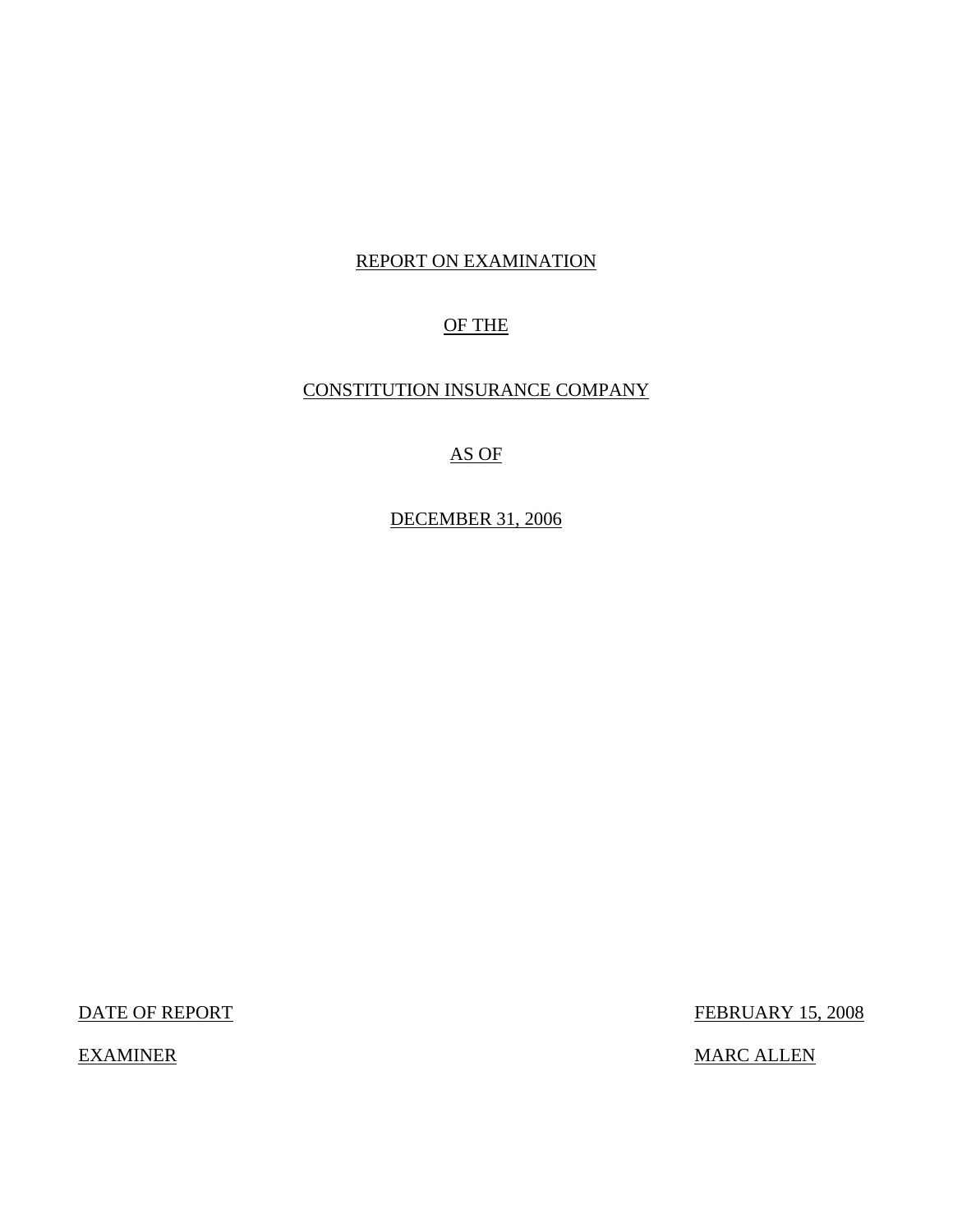# TABLE OF CONTENTS

### ITEM NO. PAGE NO.

|     | Scope of examination                                                                                                                                                                     | $\overline{2}$                     |
|-----|------------------------------------------------------------------------------------------------------------------------------------------------------------------------------------------|------------------------------------|
| 2.  | <b>Description of Company</b>                                                                                                                                                            | 3                                  |
|     | A. Management<br>B. Territory and plan of operation<br>C. Reinsurance<br>D. Holding company system<br>E. Significant operating ratios<br>F. Accounts and records<br>G. Subsequent events | 5<br>6<br>7<br>8<br>10<br>11<br>11 |
| 3.  | <b>Balance</b> sheet                                                                                                                                                                     | 12                                 |
| 4.  | Losses and loss adjustment expenses                                                                                                                                                      | 14                                 |
| .5. | Summary of comments and recommendations                                                                                                                                                  | 14                                 |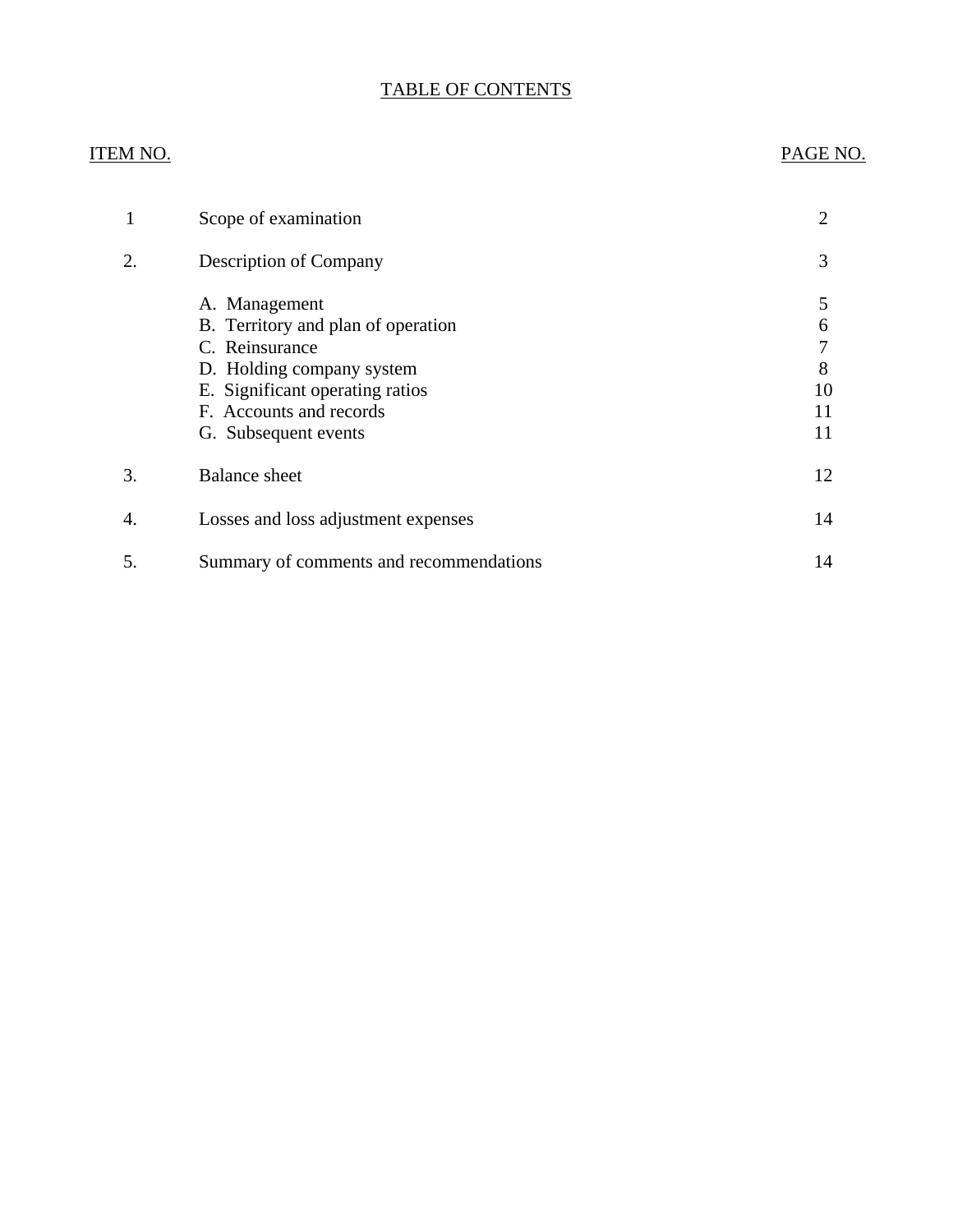

STATE OF NEW YORK INSURANCE DEPARTMENT 25 BEAVER STREET NEW YORK, NEW YORK 10004

February 15, 2008

Honorable Eric R. Dinallo Superintendent of Insurance Albany, New York 12257

Sir:

Pursuant to the requirements of the New York Insurance Law, and in compliance with the instructions contained in Appointment Number 22593 dated February 16, 2007 attached hereto, I have made an examination into the condition and affairs of Constitution Insurance Company as of December 31, 2006, and submit the following report thereon.

Wherever the designation "the Company" appears herein without qualification, it should be understood to indicate Constitution Insurance Company.

Wherever the term "Department" appears herein without qualification, it should be understood to mean the New York Insurance Department.

The examination was initially conducted at the Company's home office located at 1345 Avenue of the Americas, New York, NY 10105. The Company relocated its home office in November 2007, to Seven Times Square, New York, NY 10036.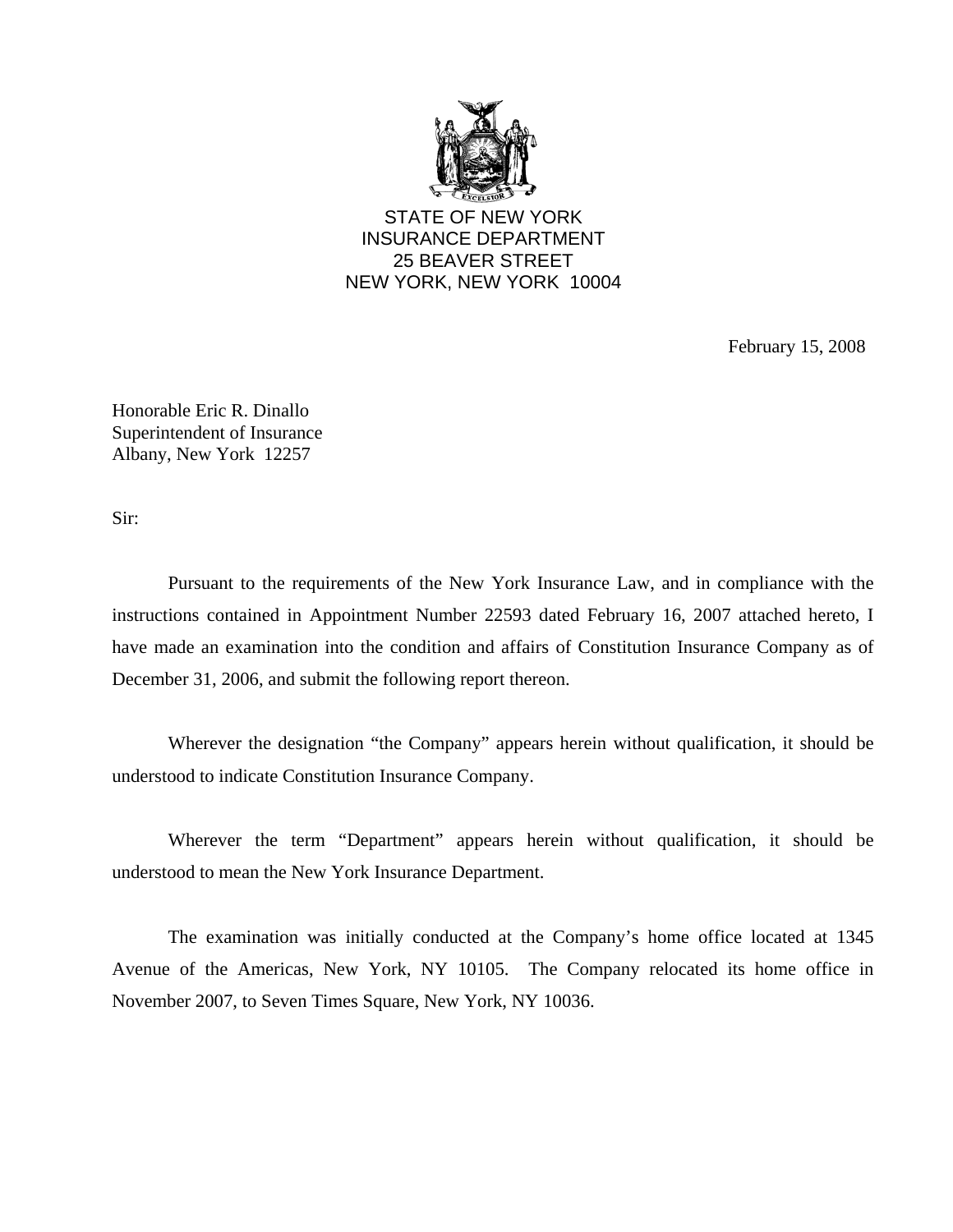#### **1. SCOPE OF EXAMINATION**

<span id="page-3-0"></span>The previous filed examination report for the Company was as of December 31, 1998. In 2003, the Department commenced a financial examination of the Company as of December 31, 2002. The Company's parent, from which the Company assumed business through a quota share agreement, commuted a large number of its assumed reinsurance contracts subsequent to the December 31, 2002 examination date. These commutations had a substantial and material impact on the financial position of the Company. The Department chose not to file the December 31, 2002 examination report as the subsequent commutations rendered the December 31, 2002 report irrelevant and obsolete.

This examination covered the four year period from January 1, 2003 through December 31, 2006. Transactions occurring subsequent to this period were reviewed where deemed appropriate by the examiner.

The examination comprised a verification of assets and liabilities as of December 31, 2006. The examination included a review of income, disbursements and company records deemed necessary to accomplish such analysis or verification and utilized, to the extent considered appropriate, work performed by the Company's independent certified public accountants ("CPA"). A review or audit was also made of the following items as called for in the Examiners Handbook of the National Association of Insurance Commissioners ("NAIC"):

> Significant subsequent events Company history Corporate records Management and control Fidelity bonds and other insurance Pensions, stock ownership and insurance plans Territory and plan of operation Growth of Company Loss experience Reinsurance Accounts and records Statutory deposits Financial statements Summary of recommendations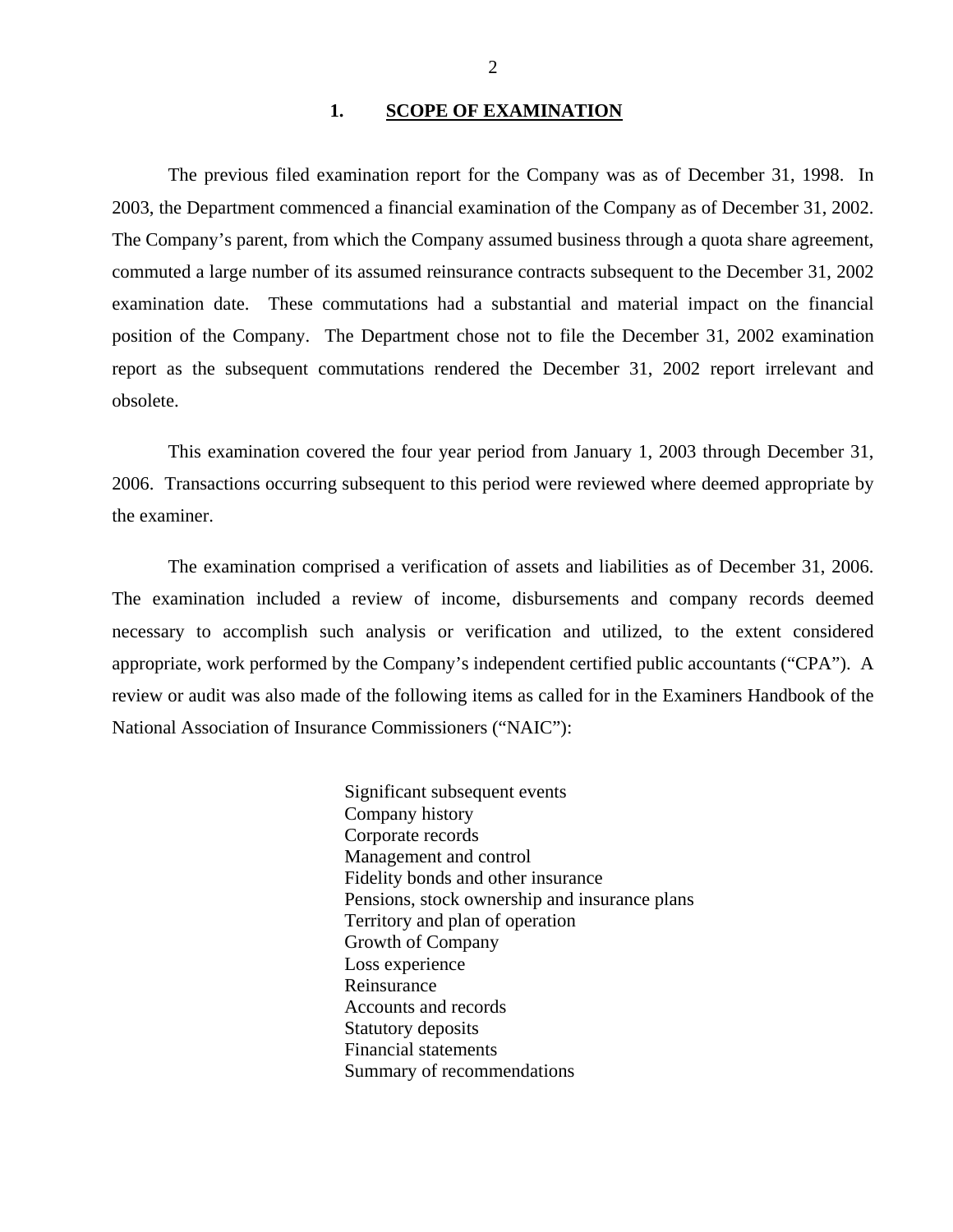<span id="page-4-0"></span>A review was also made to ascertain what action was taken by the Company with regard to comments and recommendations contained in the prior report on examination.

This report on examination is confined to financial statements and comments on those matters, which involve departures from laws, regulations or rules, or which are deemed to require explanation or description.

#### **2. DESCRIPTION OF COMPANY**

The Company was incorporated on February 10, 1992 as the Folksamerica National Reinsurance Company ("FNRC"). On December 31, 1992, substantially all of the assets and liabilities of FNRC and its underwriting and investment activities were transferred to Folksamerica Reinsurance Company.

In July 1996, 100% of the outstanding stock of the Company was purchased by Gerling Konzern Rueckversicherungs Aktiengesellschraft ("GKG"), of Cologne, Germany (now known as Globale Ruckversicherungs-AG ("Globale")). GKG was owned by Gerling Konzern Versicherungs-Beteiligungs ("GKB") of Cologne, Germany (now known as Winsor Vermaltungs-AG ("Winsor")), which at the time was owned 70% by the private group of Dr. Rolf Gerling and 30% by Deutsche Bank. Since 1963, GKG conducted reinsurance operations in the United States through its United States branch, Gerling Global Reinsurance Corporation-United States Branch (now known as the United States Branch of Global Reinsurance Company ("US Branch")). In December 1996, the Company's name was changed to Gerling Global Reinsurance Corporation of America ("GGRCA").

At January 1, 1997, the Company entered into a 100% quota share agreement with the US Branch whereby, all of its reinsurance contracts that were in force as of January 1, 1997, were assumed by the Company. Under this agreement, premiums assumed by the Company in 1998 and 1997 amounted to \$7,757,000 and \$44,136,000, respectively.

On October 27, 1998, the Company's parent acquired EXOR-CRC Inc. (later renamed Gerling Global Holdings Inc.), a Delaware investment holding company, which owned Constitution Holding Inc. ("CHI"), a United States insurance holding company, which in turn owned Constitution Reinsurance Corporation ("CRC"). The Gerling Group intended to integrate the operations of CRC with the Company's operations. To that end, the Company entered into an assumption agreement with CRC, whereby the Company transferred all of its policy obligations to CRC. Simultaneously,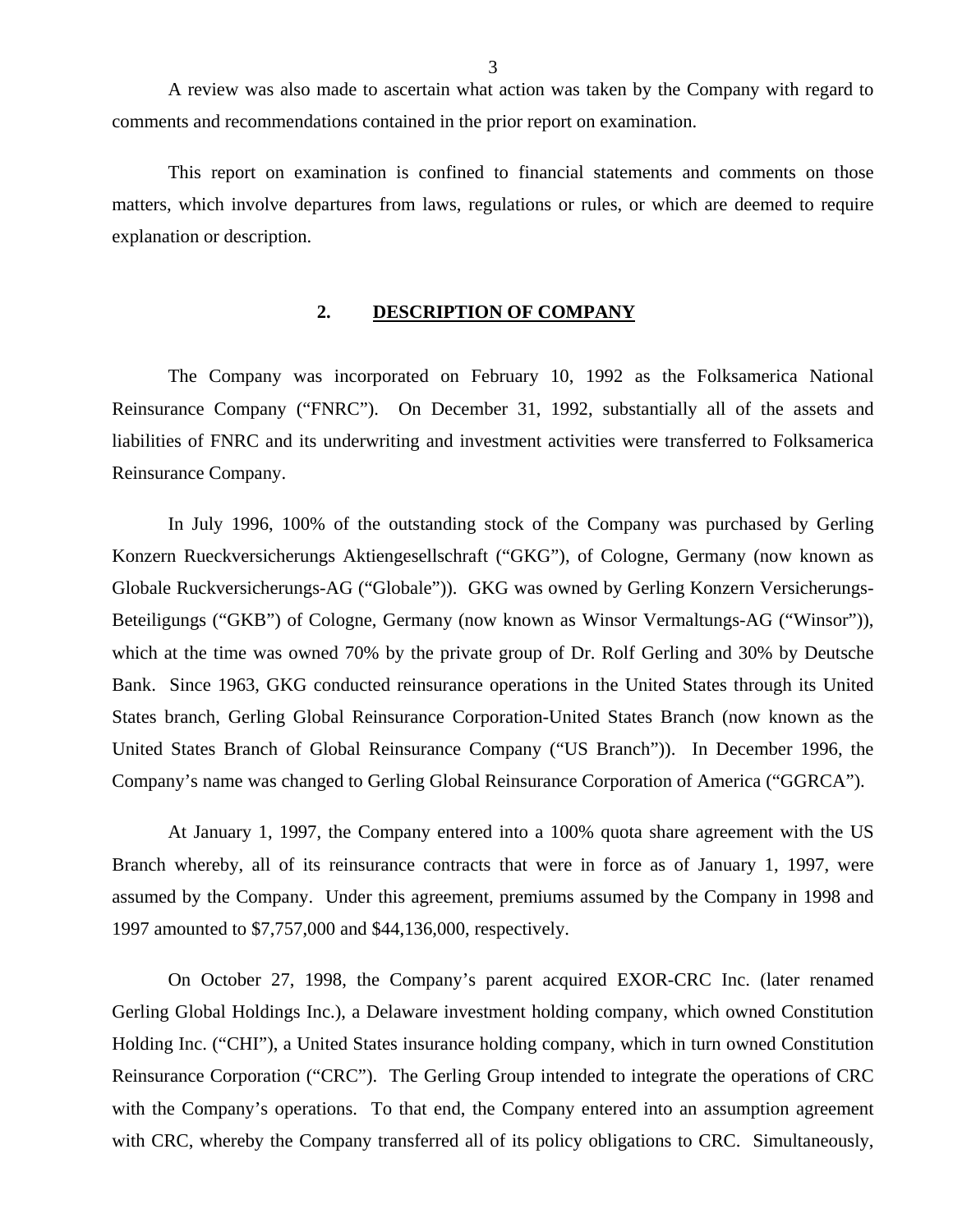the Company entered into a quota share agreement with CRC in which CRC ceded 3% of all its policies in force, issued or renewed to the Company.

In connection with the restructuring of Gerling's US operations the Company's name was changed to Constitution Insurance Company and Constitution Reinsurance Corporation's name was changed to the Company's previous name of Gerling Global Reinsurance Corporation of America ("GGRCA"). The name changes were effective May 21, 1999.

On September 22, 1999, the Department approved a stock redemption plan whereby the Company redeemed its 500 shares of \$10,000 par value per share common capital stock and issued 20,000,000 shares of \$1 par value per share common capital stock, thereby increasing its capital stock from \$5,000,000 to \$20,000,000. As part of the restructuring, the Company then redeemed 15,800,000 of the newly issues shares for \$158,449,469. In 2001, the remaining 4,200,000 outstanding shares were contributed to GGRCA, making GGRCA the direct parent of the Company.

In 2000, the Company began writing direct business in addition to the business it assumed from GGRCA per the quota share agreement between the two companies. In the third quarter of 2002, the Company voluntarily went into run-off and ceased writing new or renewal business as did its direct parent, GGRCA. In addition, the Company's ultimate insurance parent, GKG ceased writing business in the fourth quarter of 2002.

On November 9, 2005, the Company's parent, GGRCA, changed its name to Global Reinsurance Corporation of America ("GRCA"). The Department approved the name change on November 15, 2005.

At December 31, 2006, Capital paid in was \$4,200,000 consisting of 4,200,000 shares of common stock at \$1 par value per share. Gross paid in and contributed surplus was \$47,972,137. Gross paid in and contributed surplus increased by \$3,217,974 during the examination period, as follows:

| Year             | Description                                                             | Amount                    |
|------------------|-------------------------------------------------------------------------|---------------------------|
| 1/1/2003<br>2003 | Beginning gross paid in and contributed surplus<br>Surplus contribution | \$44,754,163<br>3,217,974 |
| 12/31/2006       | Ending gross paid in and contributed surplus                            | 47.972.137                |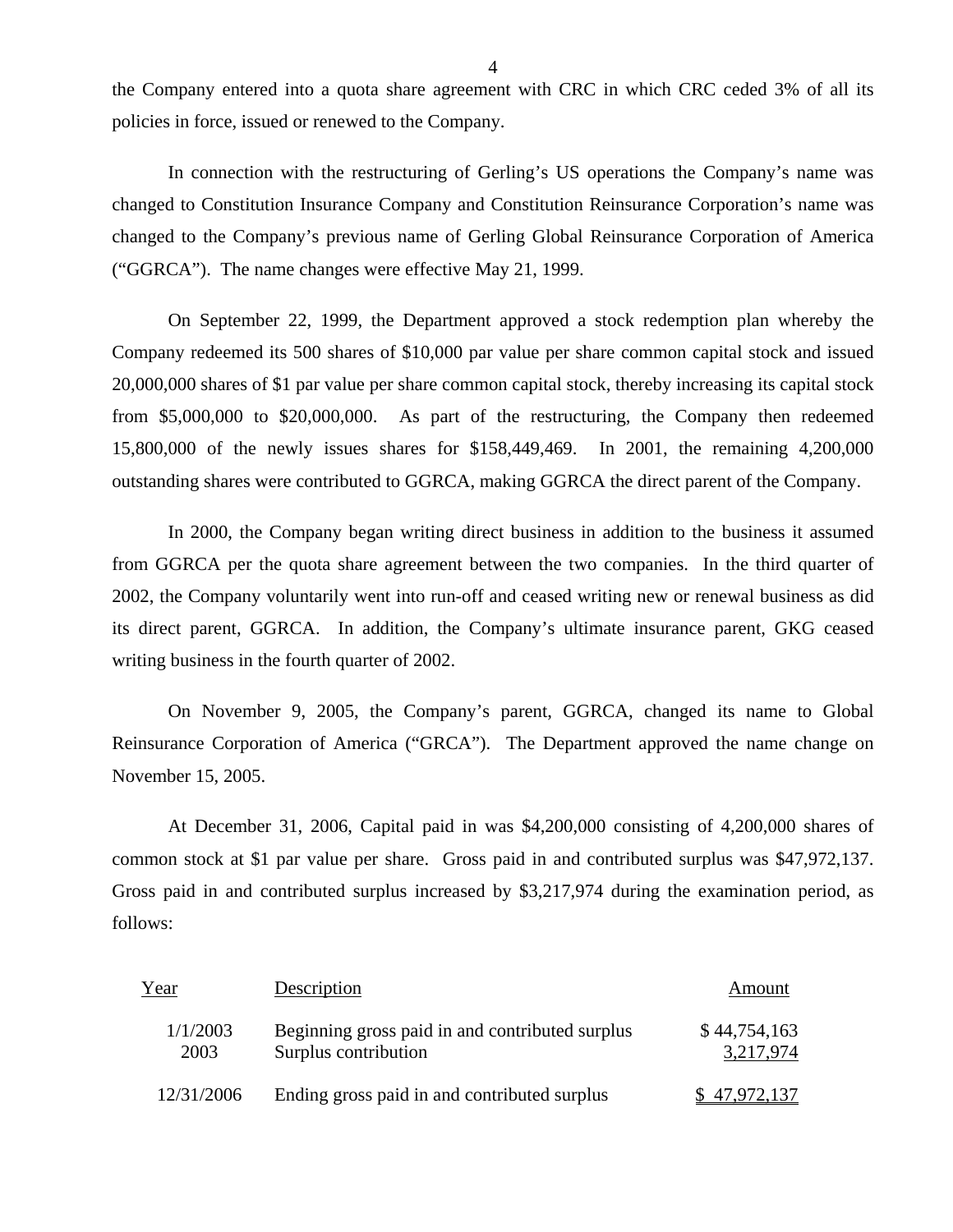#### A. Management

Pursuant to the Company's charter and by-laws, management of the Company is vested in a board of directors consisting of not less than thirteen nor more than twenty-one members. The board meets four times during each calendar year. At December 31, 2006, the board of directors was comprised of the following thirteen members:

Dr. Jan Eickstaedt External Director,

Thomas Freudenstein External Director,

Dr. Achim Kann Chairman,

#### Name and Residence Principal Business Affiliation

Michael Bluzer Vice President and Actuary, Bayside, NY Global Reinsurance Corporation of America

Bard Bunaes President and Chief Executive Officer, Irvington, NY Global Reinsurance Corporation of America

Wei Chez Vice President and Corporate Accounting Manager, Brooklyn, NY Global Reinsurance Corporation of America

Cologne, Germany Globale Ruckversicherungs- AG

James Fletcher Senior Vice-President and Chief Actuary Darien, CT Global Reinsurance Corporation of America

Alfter, Germany Globale Ruckversicherungs- AG

Burton Henry Executive Vice President and Chief Financial Officer, North Caldwell, NJ Global Reinsurance Corporation of America

Thomas Hill Senior Vice President Human Resources/Administration, Monmouth Junction, NJ Global Reinsurance Corporation of America

Munich, Germany Globale Ruckversicherungs- AG

Barry Keogh Senior Vice President Claims, Hillsdale, NJ Global Reinsurance Corporation of America

Vincent Potts Senior Vice President Underwriting, Long Valley, NJ Global Reinsurance Corporation of America

James Ready Vice President and Investment Accounting Manager, Syosset, NY Global Reinsurance Corporation of America

David Smith Executive Vice President and General Counsel, Glen Head, NY Global Reinsurance Corporation of America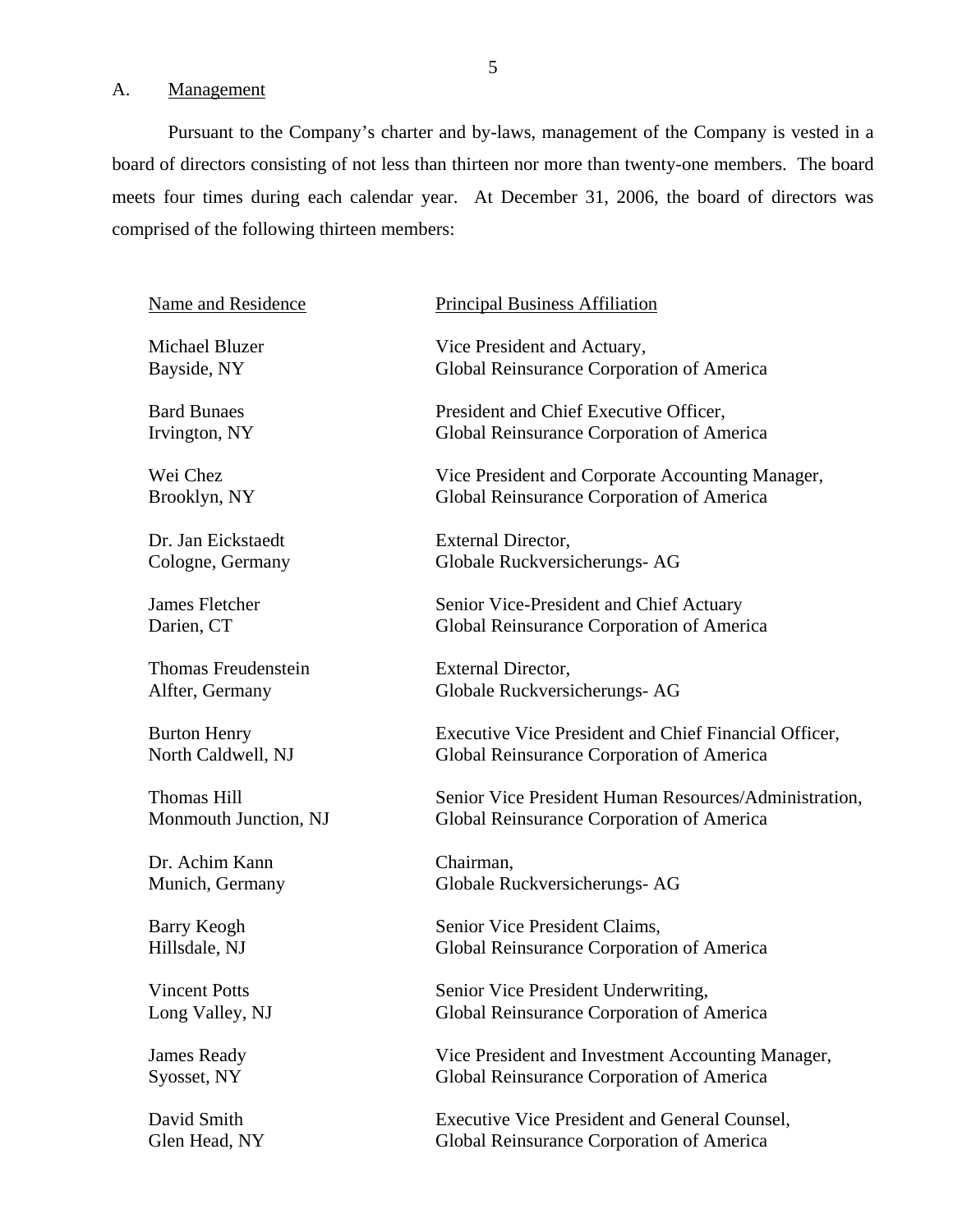A review of the minutes of the board of directors' meetings held during the examination period indicated that the meetings were generally well attended and each board member has an acceptable record of attendance.

As of December 31, 2006, the principal officers of the Company were as follows:

| Title                                                |
|------------------------------------------------------|
| President and Chief Executive Officer                |
| Senior Vice President and Chief Actuary              |
| Executive Vice President and Chief Financial Officer |
| <b>Executive Vice President and General Counsel</b>  |
|                                                      |

#### B. Territory and Plan of Operation

As of December 31, 2006, the Company was authorized to transact business in the District of Columbia and all states of the United States except Connecticut, Maine, Massachusetts, Minnesota, North Carolina and Wyoming. The Company voluntarily ceased writing all new and renewal business in 2002.

At December 31, 2006, the Company was licensed to transact the kinds of insurance as defined in the following numbered paragraphs of Section 1113(a) of the New York Insurance Law:

| <u>Paragraph</u> | Kind of Insurance                              |
|------------------|------------------------------------------------|
| 3                | Accident and health                            |
| $\overline{4}$   | Fire                                           |
| 5                | Miscellaneous property                         |
| 6                | Water damage                                   |
| 7                | Burglary and theft                             |
| 8                | <b>Glass</b>                                   |
| 9                | Boiler and machinery                           |
| 10               | Elevator                                       |
| 11               | Animal                                         |
| 12               | Collision                                      |
| 13               | Personal injury liability                      |
| 14               | Property damage liability                      |
| 15               | Workers' compensation and employers' liability |
| 16               | Fidelity and surety                            |
| 17               | Credit                                         |
| 19               | Motor vehicle and aircraft physical damage     |
| 20               | Marine and inland marine                       |
| 21               | Marine protection and indemnity                |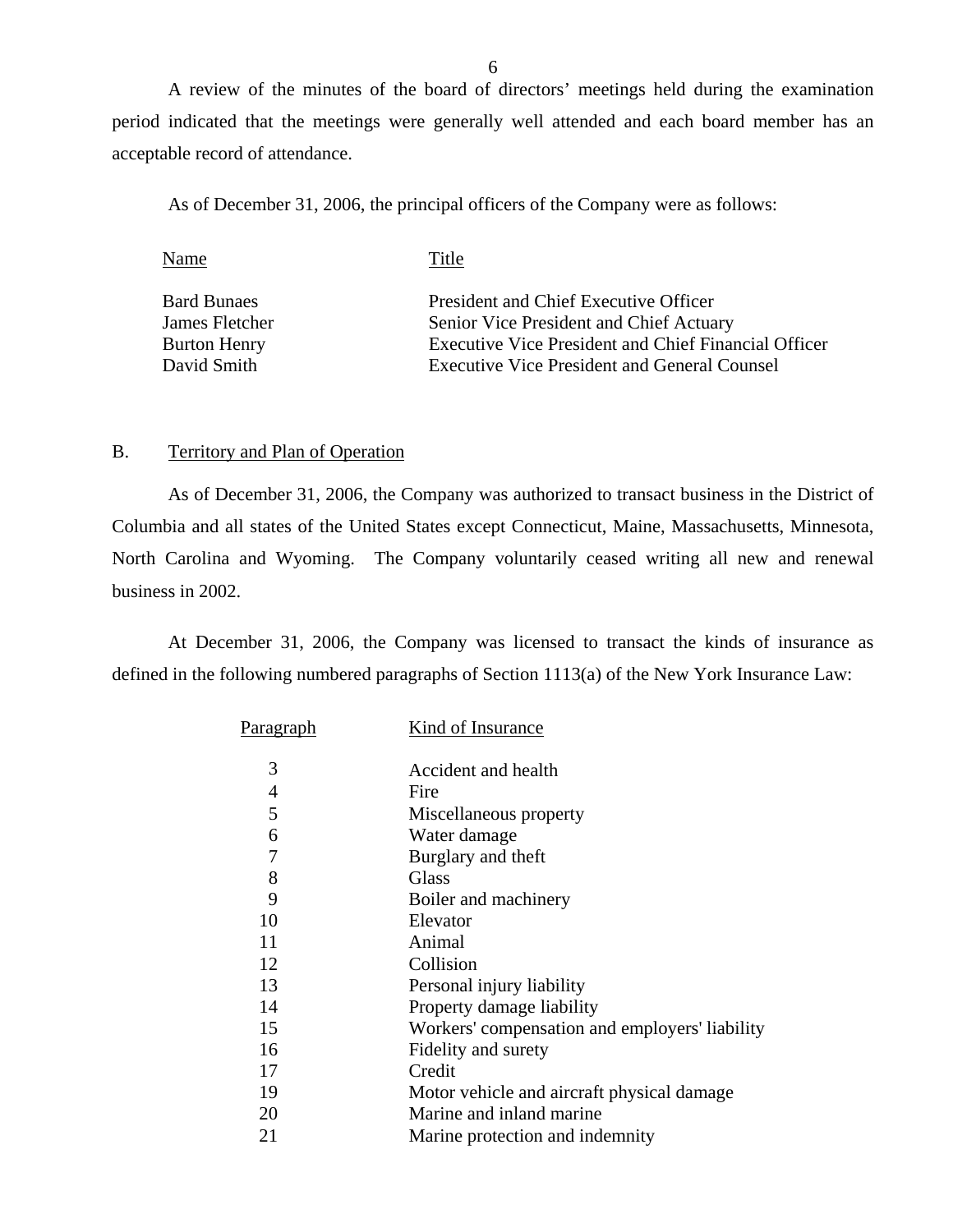<span id="page-8-0"></span>The Company is also empowered to transact such workers' compensation insurance as may be incidental to the lines of business contemplated under paragraphs 20 and 21 of Section 1113(a) of the New York Insurance Law, including insurances described in the Longshoremen's and Harbor Workers' Compensation Act (Public Law No. 803, 69th Congress as amended; 33 USC Section 901 et seq. as amended).

Further, the Company is authorized, subject to statutory exception and charter exclusion, to reinsure risks of every kind or description, and to insure property or risks of every kind or description located outside of the United States, its territories and possessions, as provided in Section 4102(c) of the New York Insurance Law.

Based upon the lines of business for which the Company is licensed, and the Company's current capital structure, and pursuant to the requirements of Articles 13 and 41 of the New York Insurance Law, the Company is required to maintain a minimum surplus to policyholders in the amount of \$35,000,000.

The Company went into voluntary run-off in 2002. Beginning in 1999, the Company assumed business from its parent GRCA per a quota share agreement described in the reinsurance section of this report. Beginning in 2000 and ending in 2002, before the Company went into run-off, the Company wrote direct business concentrated in commercial multi-peril, other liability, private passenger auto liability, and auto physical damage lines. The Company ceded most of this business to its parent GRCA per a quota share agreement described in the reinsurance section of this report.

#### C. Reinsurance

The Company utilizes reinsurance accounting as defined in the NAIC Accounting Practices and Procedures Manual, Statements of Statutory Accounting Principles ("SSAP") No. 62 for all of its assumed reinsurance business. The Schedule F data as contained in the Company's annual statements filed for the years covered by this examination was found to properly reflect its reinsurance transactions.

Effective January 1, 1999, the Company entered into an assumption agreement with GRCA (then known as Constitution Reinsurance Corporation), whereby it transferred 100% of its in-force business as of the effective date to GRCA. As a result of this transfer and upon the advice from the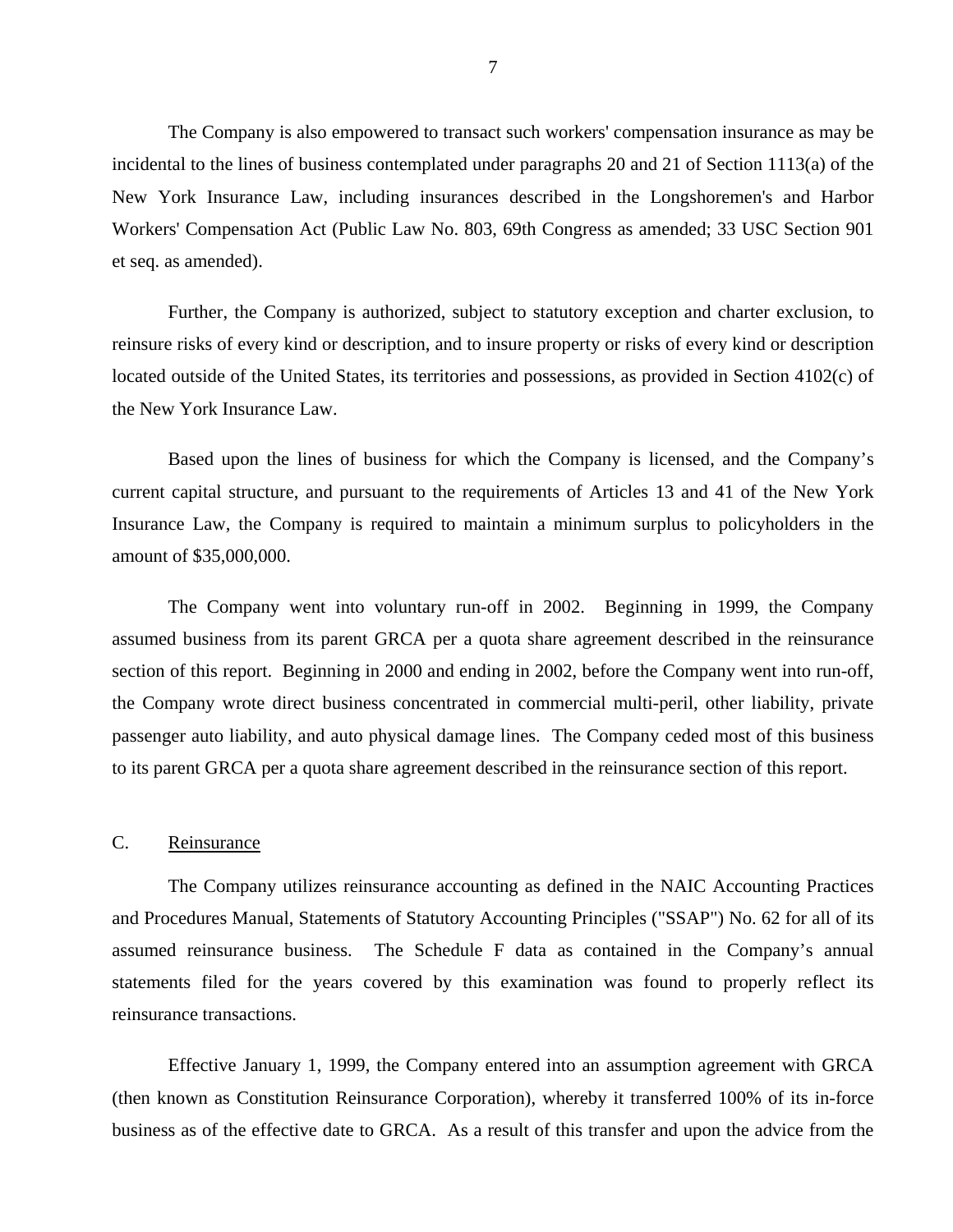<span id="page-9-0"></span>Department, GRCA's Schedule P was recast to reflect the assumption of the Company's insurance liabilities from January 1, 1997, (the effective date the Company commenced operations) going forward. Similarly, the Company's Schedule P has been recast removing all of the business assumed by GRCA. The Department approved this agreement on April 27, 1999.

Additionally, effective January 1, 1999, the Company entered into a quota share agreement with GRCA, whereby the Company assumed 3% of all policies in force, issued or renewed by GRCA during the contract term. The Department approved this agreement on April 27, 1999.

Effective January 1, 2000, the Company entered into a quota share agreement with GRCA, whereby the Company ceded 97% of its direct business written as of the effective date. The Department approved this agreement on June 21, 2000.

At December 31, 2006, the Company had a small amount of ceded external reinsurance in run-off. The total reinsurance recoverables under these treaties, at December 31, 2006, was \$3,180,000.

It should be noted that effective January 1, 2007, the 3% quota share assumption agreement with GRCA was cancelled and the liability assumed by the Company for the period of the agreement was returned to the books of the GRCA. Furthermore, the agreement whereby the Company ceded 97% of its direct business to GRCA was amended so that GRCA would assume 100% of the Company's direct business.

#### D. Holding Company System

The Company is a member of a German holding company system known as the Globale Group. The group is comprised of a large number of related entities in Germany, as well as throughout the world. At December 31, 2006, ultimate control was held by the private group of Dr. Rolf Gerling. At December 31, 2006, the primary holding company was Winsor Vermaltungs-AG ("Winsor"). Winsor owns Globale Ruckversicherungs-AG ("GR"). Both are located in Cologne, Germany.

GR in turn owned Global U.S. Holdings, Incorporated ("GUSHI"). GUSHI served as the holding company for the group's United States reinsurance operations and is the direct parent Global Reinsurance Corporation of America ("GRCA"). GRCA is the direct parent of the Company.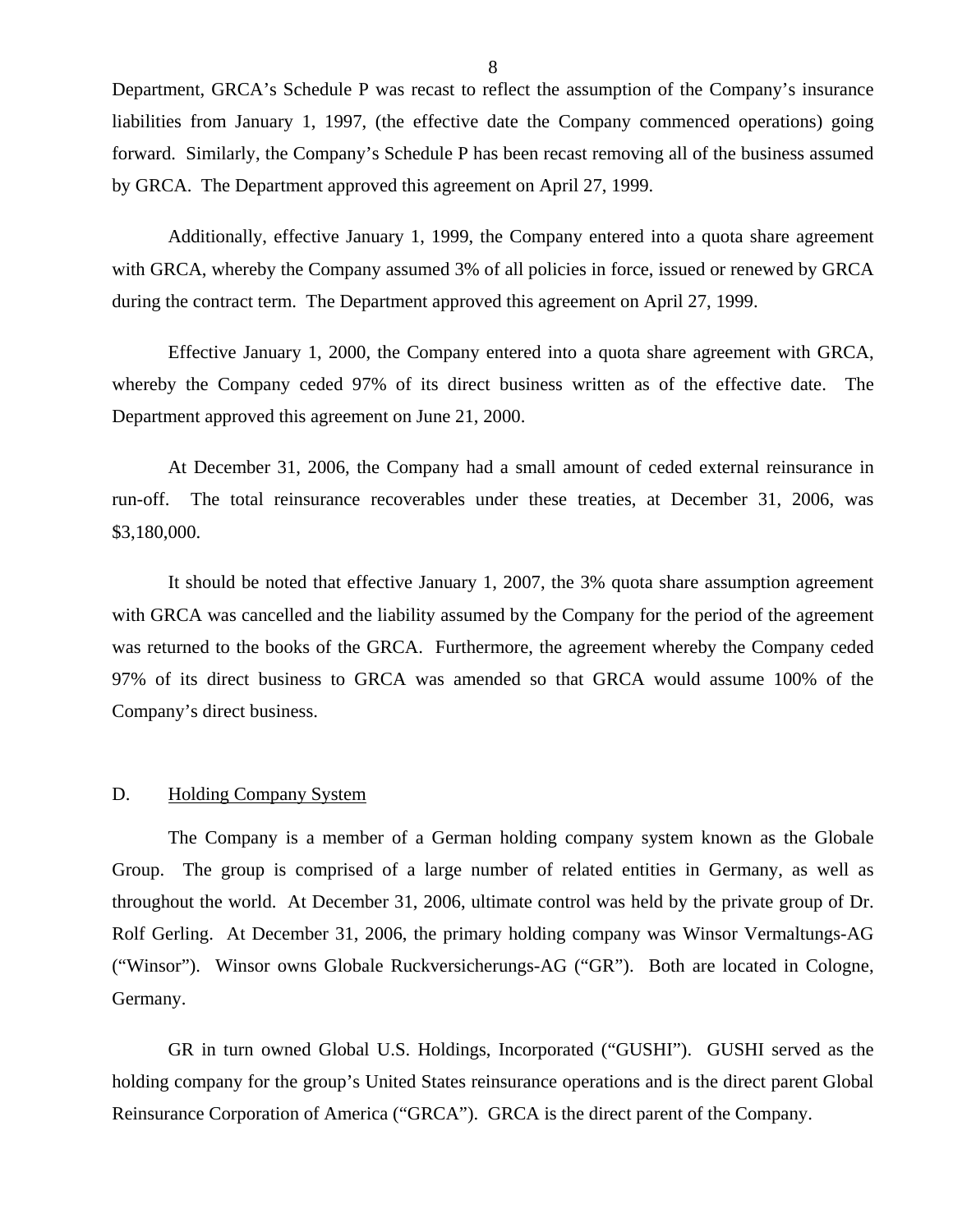The Company owned a shell subsidiary with no value called Entertainment Insurance Services ('EIS'). EIS was obtained as a result of legal action against a general agent who failed to remit premiums owed to the Company. EIS was subsequently dissolved as of September 21, 2007.

A review of the holding company registration statements filed with this Department indicated that such filings were complete and were filed in a timely manner pursuant to Article 15 of the New York Insurance Law and Department Regulation 52.

The following is an abridged chart of the holding company system at December 31, 2006:

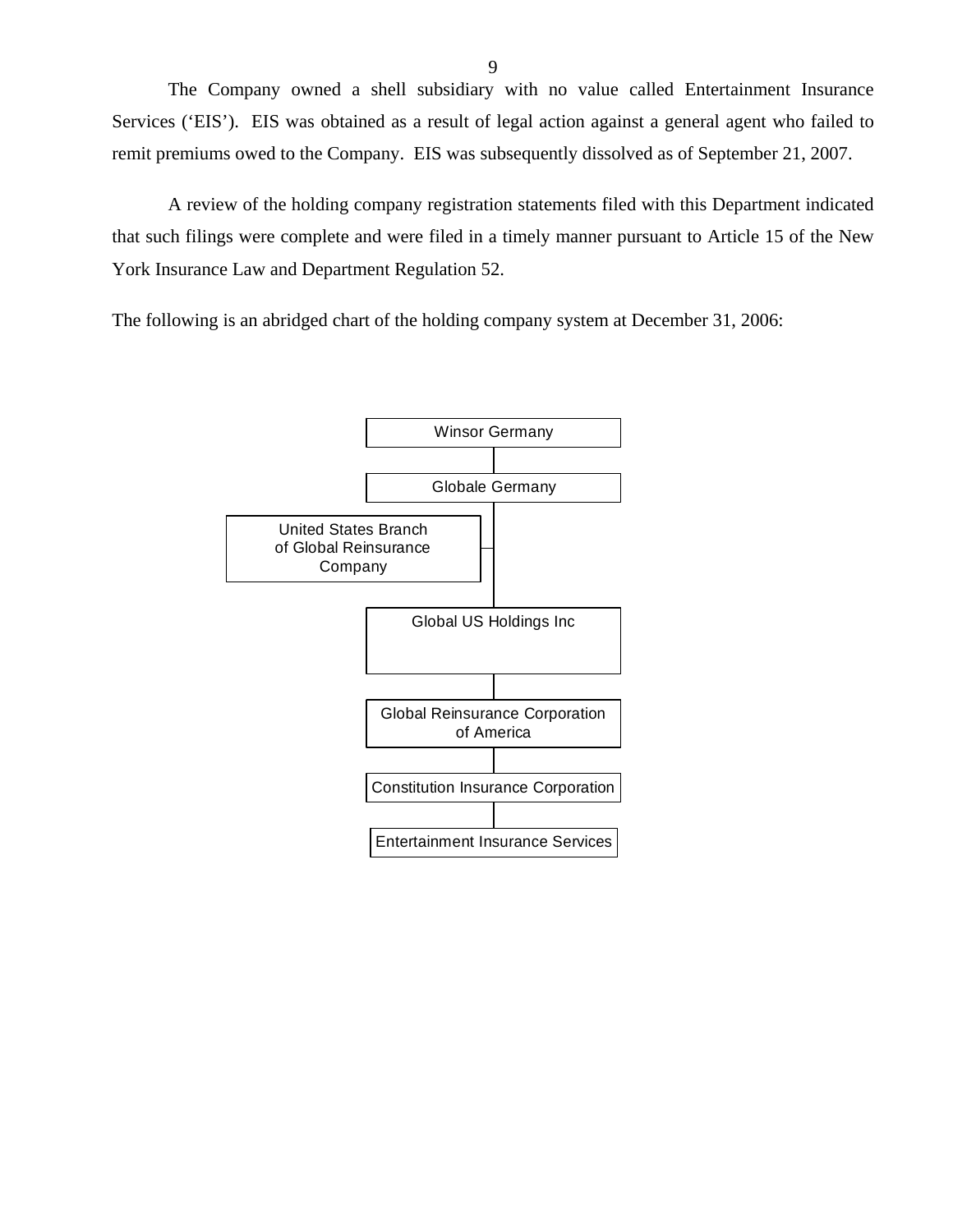<span id="page-11-0"></span>At December 31, 2006, the Company was party to the following agreements with other members of its holding company system:

#### Investment Service Agreement

The Company and its direct parent, GRCA, are party to an investment service agreement with Global U.S. Holdings, Incorporated ("GUSHI"). GUSHI is a New York corporation and the ultimate United States parent of the Company. Under the terms of the agreement, GUSHI provides investment management services to the Company and GRCA.

#### Expense Sharing Agreements

The Company is party to an expense sharing agreement, which was restated at November 1, 2005. The other parties to the agreement are the Company's ultimate United States parent, GUSHI, its direct parent, GRCA, and affiliates the US Branch and Global International Reinsurance Company, Ltd., a Barbados Company. The agreement provides for GRCA to make available to the other companies the employees and facilities necessary for the conduct of their business which include but is not limited to: claims and underwriting services; accounting, legal, and IT services; assistance with report preparation; assistance with retrocessional programs; and human resource services.

#### Tax Sharing Agreement

The Company is party to a tax sharing agreement with its ultimate United States parent, GUSHI and direct parent GRCA. The agreement became effective August 3, 1999.

#### E. Significant Operating Ratios

As the Company has been in run-off status since mid 2002 many of the standard ratios involving premiums written or premiums earned do not provide relevant information and therefore have not been presented. The following ratios have been computed as of December 31, 2006, based upon the results of this examination:

| Liabilities to liquid assets (cash and invested assets less investment in affiliates) |       |  |
|---------------------------------------------------------------------------------------|-------|--|
| Premiums in course of collection to surplus as regards policyholders                  | 3.97% |  |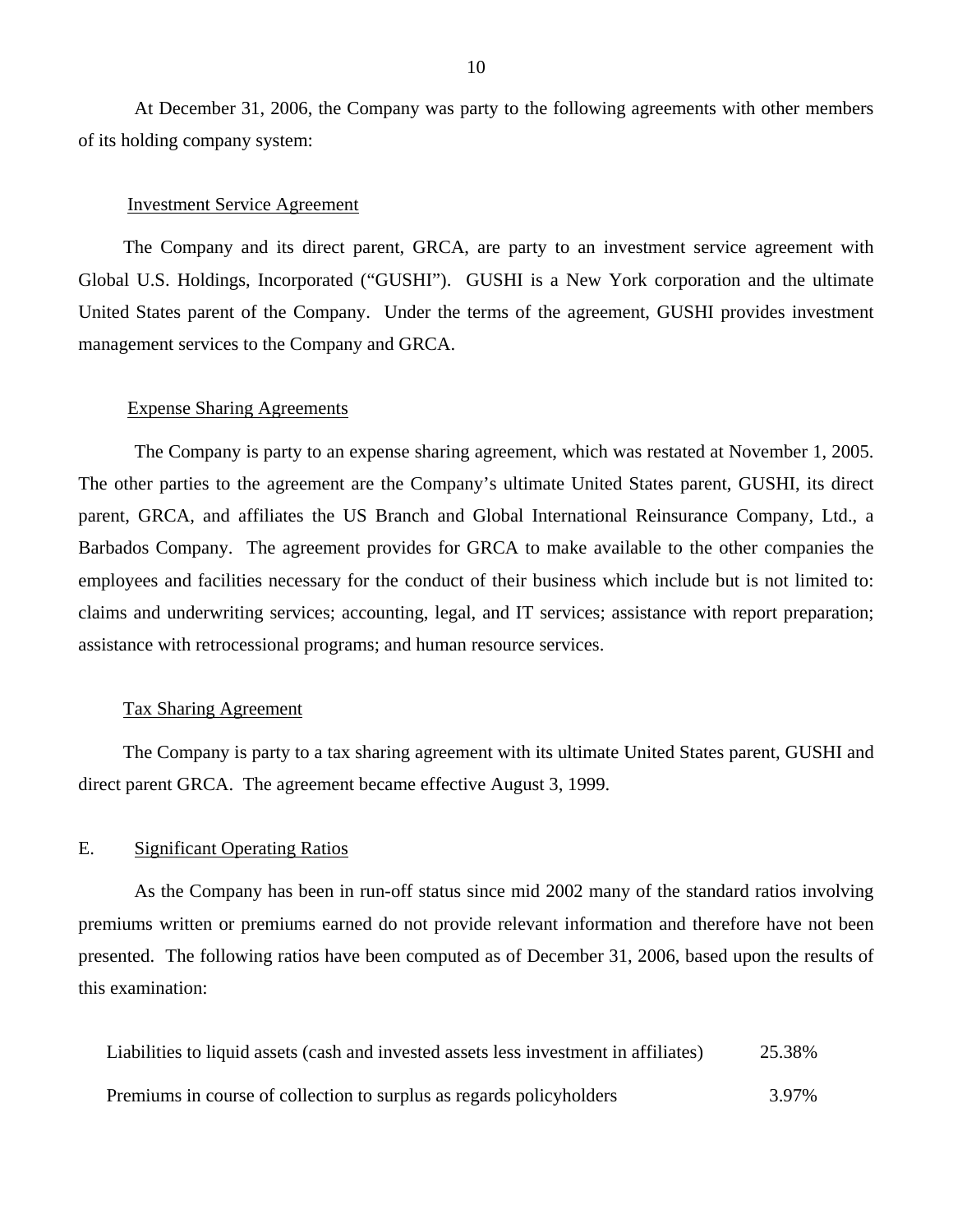<span id="page-12-0"></span>The above ratios are within the bench mark ranges set forth in the Insurance Regulatory Information System of the National Association of Insurance Commissioners.

#### F. Accounts and Records

It was noted that the Company failed to meet the requirements of Section 1402(a) of the New York Insurance Law for each of the four years of the examination period. This section states:

"Before investing its funds in any other investments, every domestic insurer shall invest and maintain an amount equal to the greater of the minimum capital required by law or the minimum surplus to policyholders required to be maintained by law for a domestic stock corporation authorized to transact the same kinds of insurance, only in investments of the type specified in this section which are not in default as to principal or interest…"

It is recommended that the Company take the necessary steps to ensure future compliance with Section 1402(a) of the New York Insurance Law.

#### G. Subsequent Events

There were significant events that have taken place subsequent to the examination period. A summary of these events is presented below;

1. On December 28, 2007, the Department approved a change of control, whereby Globale Beteiligungs Gmbh ("GBG") became the ultimate holding company replacing Winsor. Dr. Achim Kann maintains a controlling 51% interest in GBG. At the end of 2007 GBG is the ultimate holding company and is the owner of GR, who continues to own GUSHI, who owns GRCA, who is the 100% owner of the Company.

The following is an abridged chart of the holding company system at December 31, 2007, incorporating the changes described above: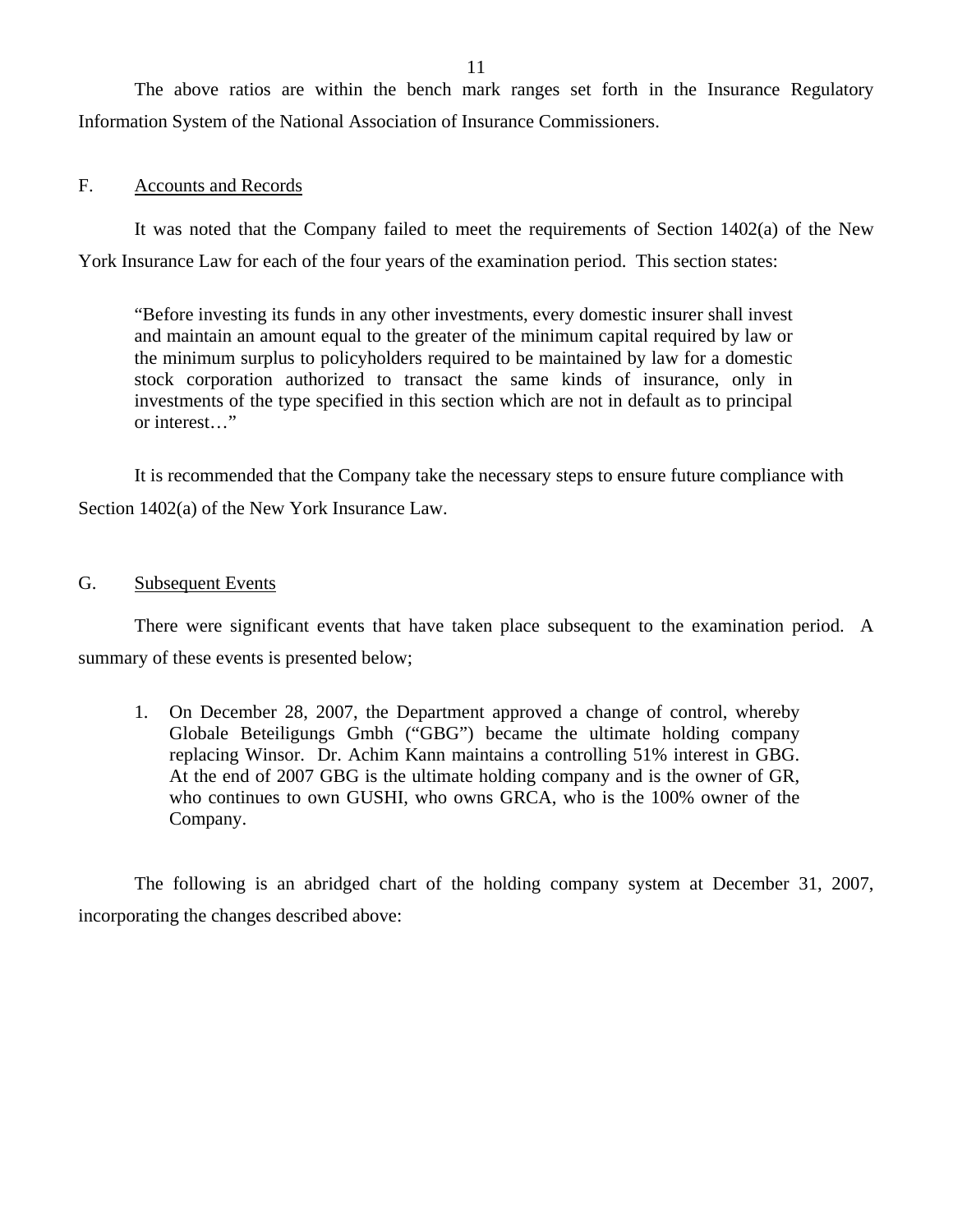<span id="page-13-0"></span>

- 2. The quota share agreement, effective January 1, 2000 whereby the Company ceded 97 percent of its net direct business to GRCA was amended with the ceding percentage adjusted to 100 percent. In effect all of the net direct business written by the Company has now been assumed by its parent, GRCA. This amendment took effect on January 1, 2007, and was approved by the Department in May 2007.
- 3. The quota share agreement, effective January 1, 1999, whereby the Company assumed three percent of GRCA's net assumed business was cancelled. All business assumed by the Company under this treaty was transferred back to GRCA. The result of the cancellation of this agreement and the amendment to the January 1, 2000 quota share agreement is to bring to zero the net loss liabilities of the Company as of January 1, 2007.
- 4. In March 2008 the Company received approval for an assumption agreement whereby GRCA would directly assume the Company's direct business. It should be noted that the assumption of a particular policy will not take place if it is objected to by any former policyholder with an open claim.

The overall purpose in altering the quota share agreements and implementing the assumption agreement is to reduce the Company to shell status in order to facilitate the sale of the Company.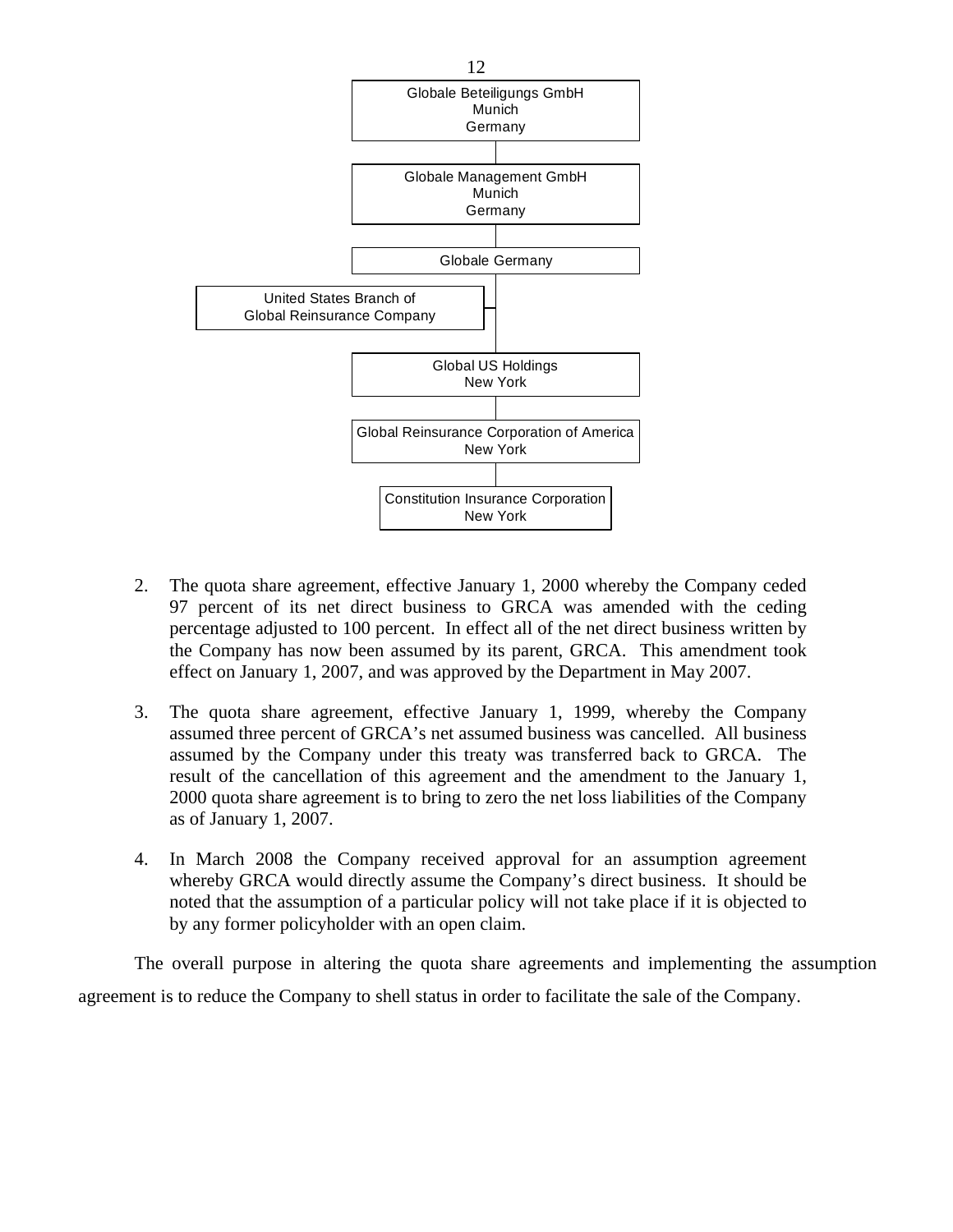### **3. Balance Sheet**

The following shows the assets, liabilities and surplus as regards policyholders as of December 31, 2006 as determined by this examination and as reported by the Company:

|                                                                          |              | Nonadmitted    | Net Admitted                      |
|--------------------------------------------------------------------------|--------------|----------------|-----------------------------------|
|                                                                          | Assets       | Assets         | <b>Assets</b>                     |
| <b>Bonds</b>                                                             | \$38,755,537 |                | \$38,755,537                      |
| Cash, cash equivalents and short-term investments                        | 2,112,605    |                | 2,112,605                         |
| Other invested assets                                                    | 3,427,994    |                | 3,427,994                         |
| Receivable for securities                                                | 1,688        |                | 1,688                             |
| Investment income due and accrued                                        | 214,456      |                | 214,456                           |
| Uncollected premiums and agents' balances in the course of               |              |                |                                   |
| collection                                                               | 2,612,064    | \$1,170,558    | 1,441,506                         |
| Amounts recoverable from reinsurers                                      | 199,886      |                | 199,886                           |
| Net deferred tax asset                                                   | 6,299,917    | 6,299,917      | $\overline{0}$                    |
| Receivables from parent, subsidiaries and affiliates                     | 447,308      |                | 447,308                           |
| Accounts receivable miscellaneous                                        | 176,793      | $\overline{0}$ | 176,793                           |
| Total assets                                                             | \$54,248,248 | \$7,470,475    | \$46,777,773                      |
| Liabilities, Surplus and Other Funds                                     | Examination  | Company        | Surplus<br>Increase<br>(Decrease) |
|                                                                          |              |                |                                   |
| Losses and loss adjustment expenses                                      | \$11,646,000 | \$9,343,583    | \$(2,302,417)                     |
| Reinsurance payable on paid losses and loss adjustment                   |              |                |                                   |
| expenses                                                                 | (2,576,382)  | (2,576,382)    |                                   |
| Commissions payable, contingent commissions and other<br>similar charges | 11,772       | 11,772         |                                   |
| Other expenses (excluding taxes, licenses and fees)                      | 200,400      | 200,400        |                                   |
| Taxes, licenses and fees (excluding federal and foreign                  |              |                |                                   |
| income taxes)                                                            | (52,500)     | (52,500)       |                                   |
| Current federal and foreign income taxes                                 | 505,658      | 505,658        |                                   |
| Unearned premiums                                                        | 51,231       | 51,231         |                                   |
| Provision for reinsurance                                                | 641,053      | 641,053        |                                   |
| <b>Total liabilities</b>                                                 | \$10,427,232 | \$8,124,815    | \$(2,302,417)                     |
| Surplus and Other Funds                                                  |              |                |                                   |
| Common capital stock                                                     | \$4,200,000  | \$4,200,000    |                                   |
| Gross paid in and contributed surplus                                    | 47,972,137   | 47,972,137     |                                   |
| Unassigned funds (surplus)                                               | (15,821,596) | (13,519,179)   | \$(2,302,417)                     |
| Surplus as regards policyholders                                         | \$36,350,541 | \$38,652,958   | \$(2,302,417)                     |
| Total liabilities and surplus and other funds                            | \$46,777,773 | \$46,777,773   |                                   |

NOTE: The Internal Revenue Service has not performed any audits of the Company's federal income tax returns. The examiner is unaware of any potential exposure of the Company to any tax assessment and no liability has been established herein relative to such contingency.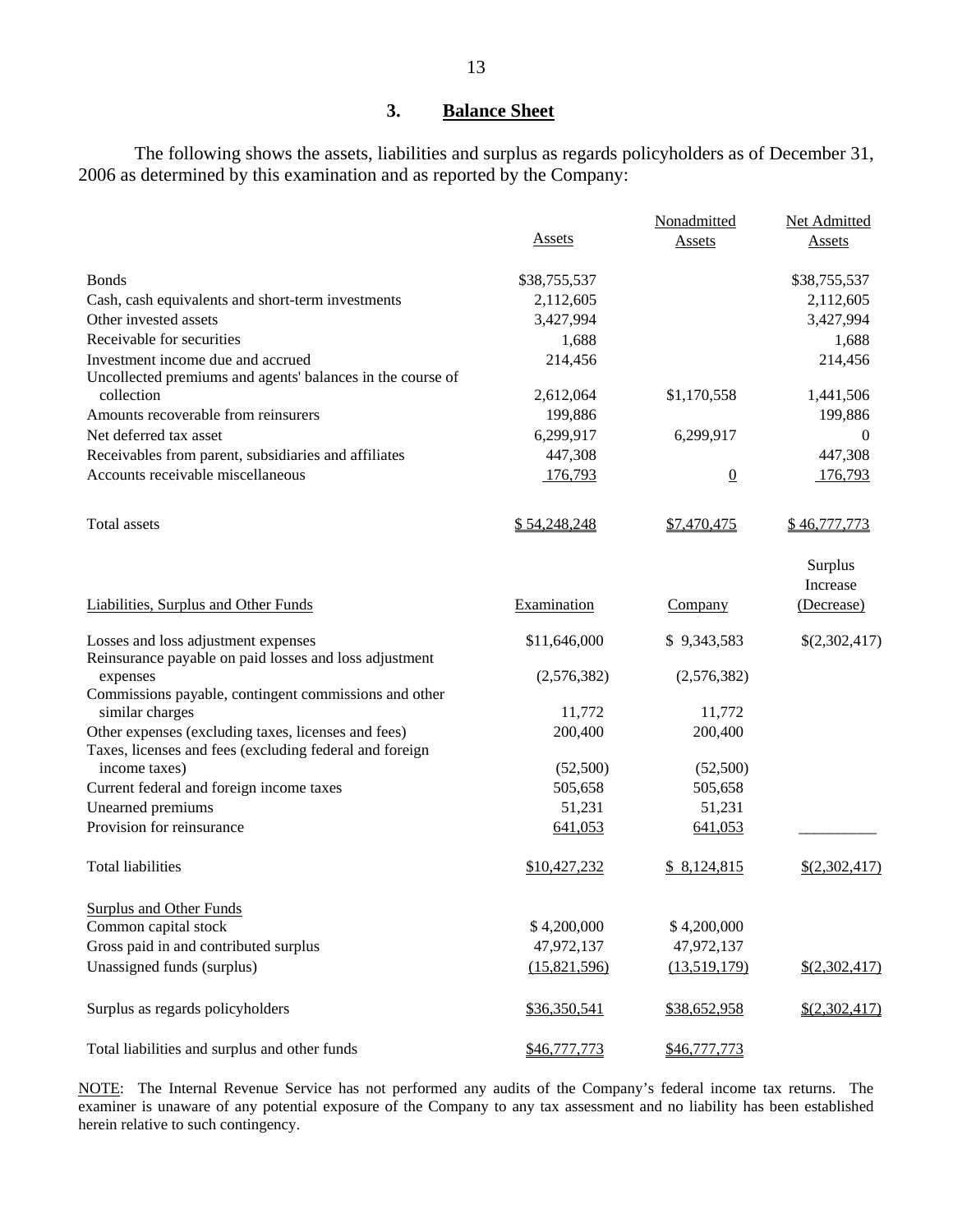#### **4. LOSSES AND LOSS ADJUSTMENT EXPENSES**

<span id="page-15-0"></span>The examination liability for the captioned items of \$11,646,000 is \$2,302,417 more than the \$9,343,583 reported by the Company in its December 31, 2006 filed annual statement.

The examination liability stated above took into account the commutation by the Company's parent, GRCA of several assumed reinsurance contracts from January 1, 2007 through October 31, 2007. As indicated previously the Company had a quota share agreement in place under which it assumes three percent of GRCA's business.

Before consideration of the 2007 commutations, the examination's estimate of the Company's net loss and loss adjustment expenses ("LAE") was \$12,312,000. The consideration of the 2007 commutations resulted in lowering the estimated deficiency by \$666,000.

A revision in the unallocated loss adjustment expense reserve ("ULAE") represented \$456,436 of the overall deficiency of \$2,302,417. The ULAE represents a significant component of the Company's overall loss reserve deficiency.

The Company's filed ULAE in its 2006 annual statement was \$281,000. The analysis of this item determined that this figure was inadequate given the general expenses reported by the Company as well as CIC's run-off status. This was brought to the attention of the Company which revised its December 31, 2006 ULAE to \$737,436. This revision was reflected in the Company's September 30, 2007 quarterly statement. The Department accepted the Company's revised ULAE and incorporated it into the overall reserve analysis.

The examination analysis of the loss and loss adjustment expense reserves was conducted in accordance with generally accepted actuarial principles and was based on statistical information contained in the Company's internal records and in its filed annual statements.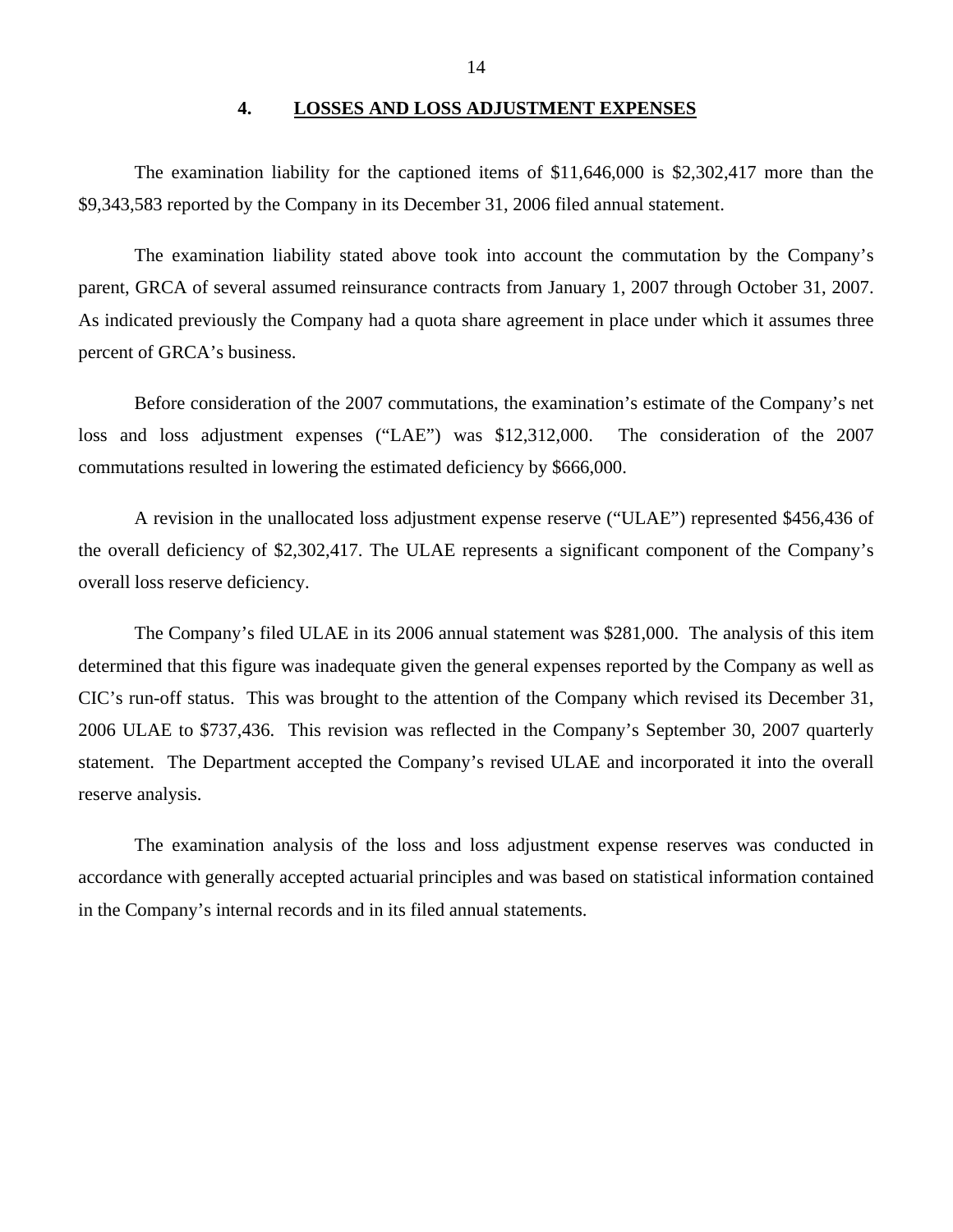# **5. SUMMARY OF COMMENTS AND RECOMMENDATIONS**

### ITEM

# PAGE NO.

# A. Investments

It is recommended that the Company take the necessary steps to ensure future compliance with Section 1402(a) of the New York Insurance law. 11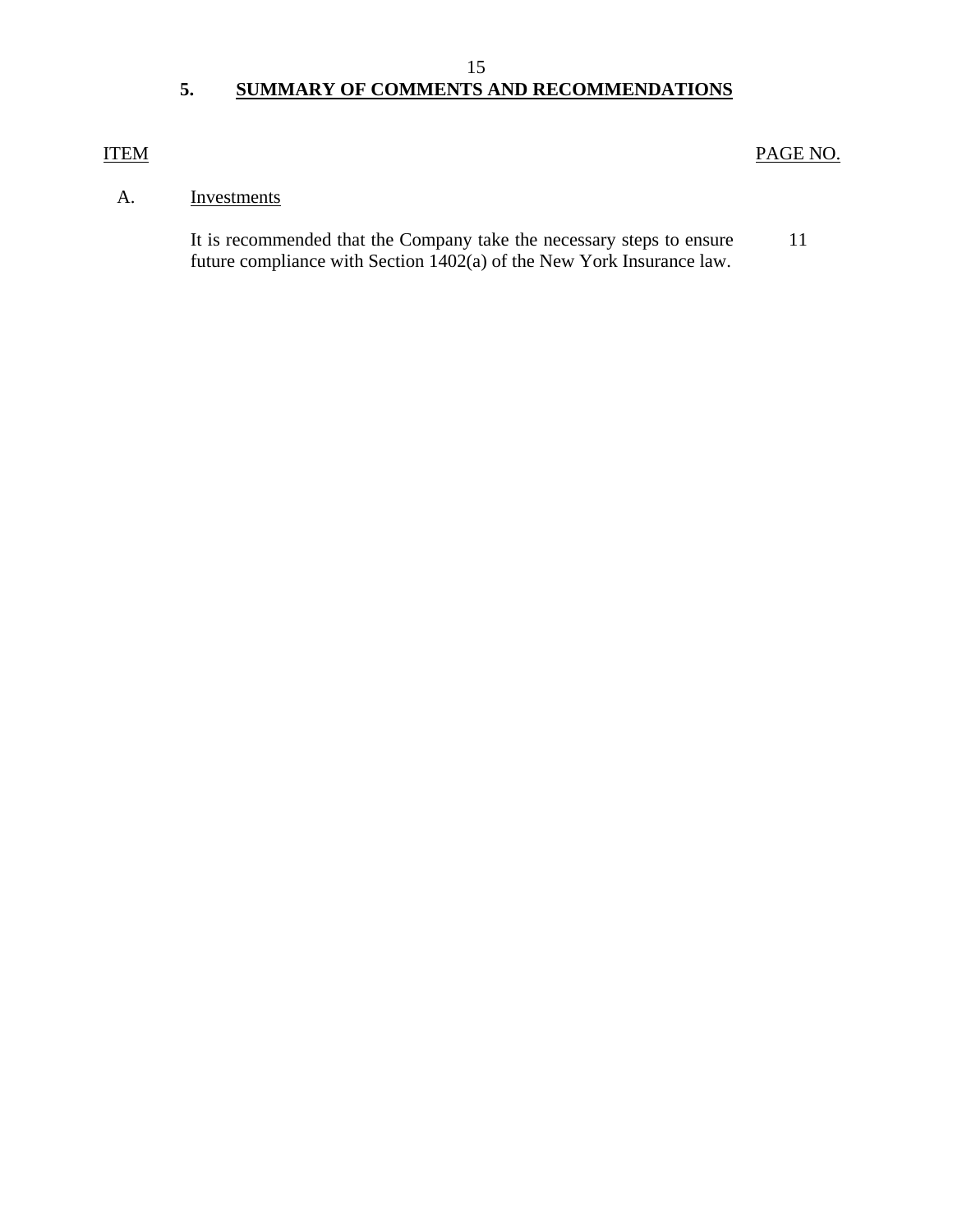Respectfully submitted,

 $\sqrt{s}$ /s/

Marc Allen Principal Insurance Examiner

## STATE OF NEW YORK )  $)$ SS:  $\mathcal{L}$ COUNTY OF NEW YORK )

MARC ALLEN, being duly sworn, deposes and says that the foregoing report, subscribed by him, is true to the best of his knowledge and belief.

 $\sqrt{s}$ /s/

Marc Allen

Subscribed and sworn to before me

this  $\qquad \qquad$  day of  $\qquad \qquad$  , 2008.